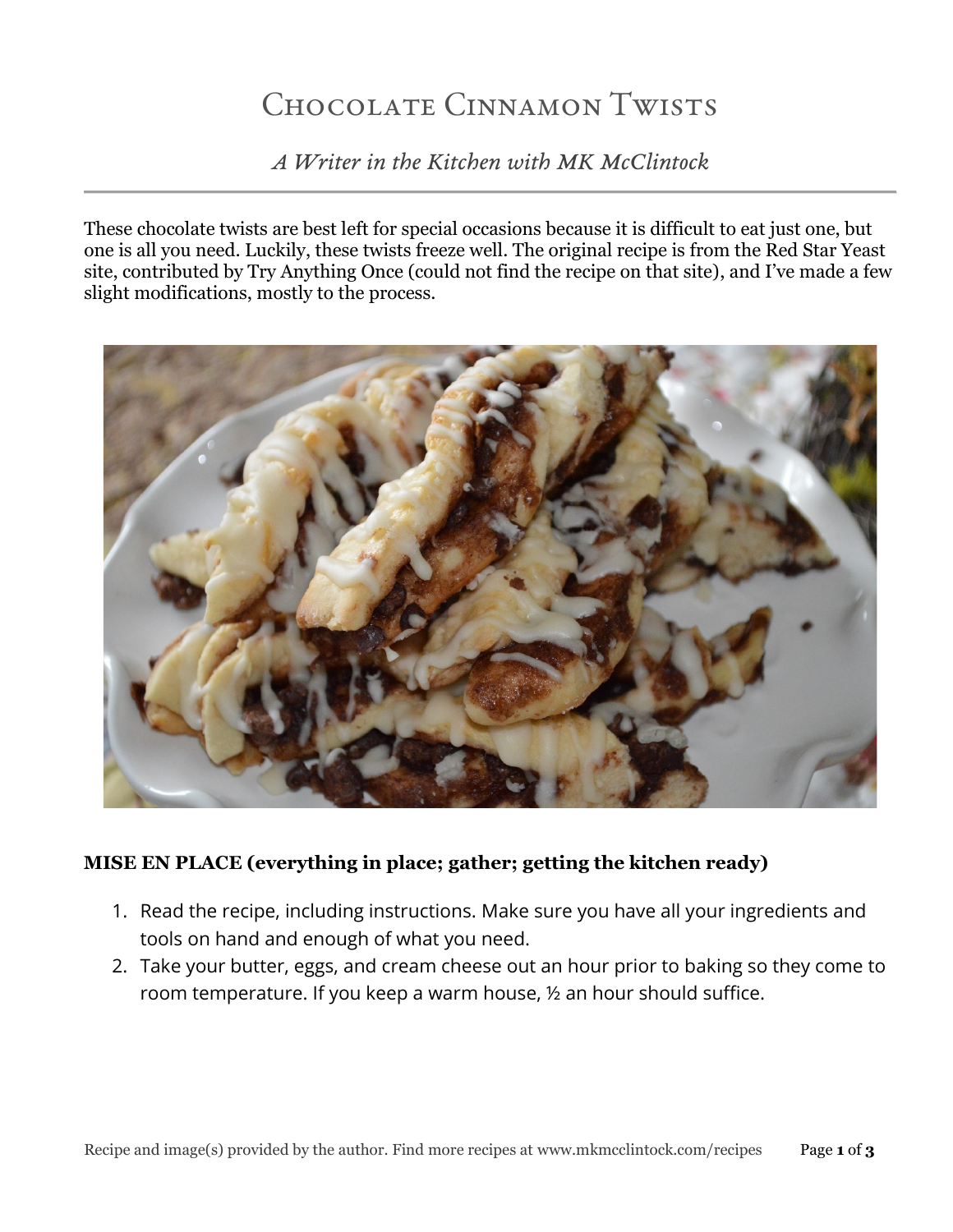## **INGREDIENTS:**

#### For the Dough

- 3 1/2 cups unbleached all-purpose flour
- 1/2 teaspoon sea salt
- 1/4 cup granulated sugar
- 2 ½ teaspoons yeast (I prefer SAF brand)
- 1 cup milk (lukewarm, 110-115°F; 45 seconds in the microwave or 1  $\frac{1}{2}$  minutes on the stovetop does the trick)
- 2 Tablespoons unsalted butter (room temperature)
- 1 Tablespoon unsalted butter or baking spray (for the bowl and rubbing on the dough)

#### Filling and finishing:

- 1/2 cup unsalted butter (melted)
- 1 cup packed brown sugar
- 1 teaspoon ground cinnamon
- 1 Tablespoon cocoa powder (I like Hershey's dark cocoa)
- ¼ tsp vanilla
- 1 Tablespoon water (for egg wash)
- 1 large egg white (for egg wash)
- 1 cup mini chocolate chips (you can use regular chips, but the mini works better)
- 2 teaspoons granulated sugar

#### For the Frosting

- 4 ounces cream cheese (room temperature)
- 2 Tablespoons unsalted butter (room temperature)
- 2 cups powdered sugar
- $\frac{1}{2}$  teaspoon lemon juice or  $\frac{1}{2}$  tsp coconut extract, or  $\frac{1}{2}$  tsp vanilla extract, or  $\frac{1}{2}$  tsp almond extract *(the almond will produce the most flavor while the coconut or lemon are a complementary undertone)*
- 2 Tablespoons milk (I use non-fat; you may use an extra Tbs of milk if for a thinner consistency)

## **INSTRUCTIONS:**

- 1. Prepare two baking sheets by lining with parchment paper or silicone baking mats.
- 2. Make the dough: In the bowl of a stand mixer combine flour, salt, sugar and yeast. Add milk and 2 tablespoons butter.
- 3. Mix with dough hook attachment for about 1 1/2 to 2 minutes or until a dough comes together.